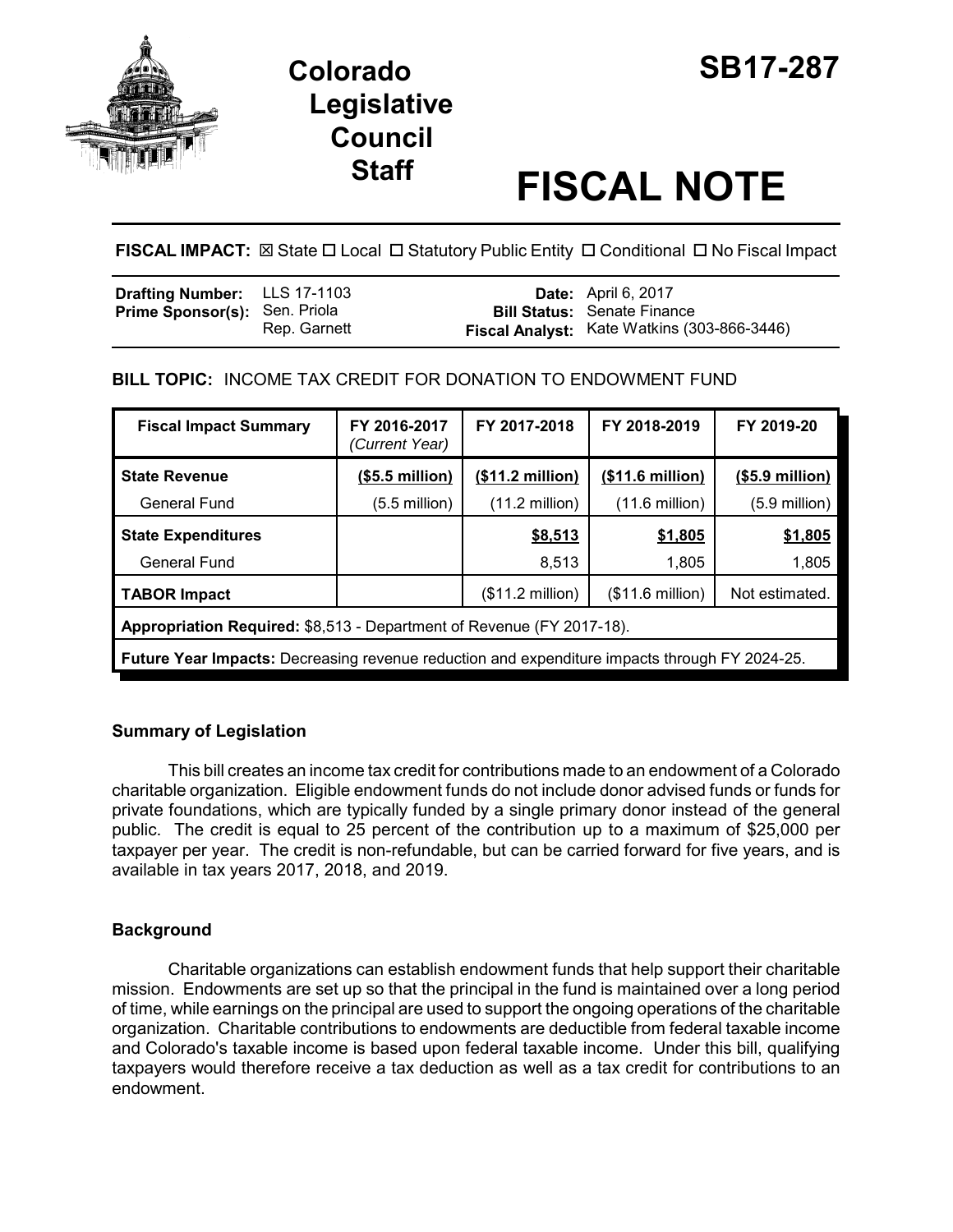April 6, 2017

#### **State Revenue**

This bill will **reduce General Fund revenue by \$5.5 million (half-year impact) in FY 2016-17, \$11.2 million in FY 2017-18, \$11.6 million in FY 2018-19, and \$5.9 million in FY 2019-20 (half-year impact).** Revenue reductions may occur through FY 2024-25 to the extent that taxpayers carry forward tax credits remaining after their income tax liabilities into future years.

*Data and assumptions.* Montana has a similar individual income tax credit for contributions to charitable endowments. In 2015, Montana taxpayers claimed income tax credits based on contributions of \$6.2 million to charitable endowments. This fiscal note assumes that Colorado taxpayers will contribute 6.53 times the amount contributed my Montana taxpayers based on the relative magnitudes of the two states' personal income earnings in 2016. This amount (\$40.2 million) was multiplied by the allowable credit percentage of 25 percent under this bill and estimates were grown annually by the five-year compound average annual growth rate of Colorado personal income to arrive at revenue impact estimates for FY 2016-17 and beyond. The credit cap of \$25,000 per year is not expected to impose a significant limitation on taxpayers; tax credits per taxpayer are expected to average \$2,900 per year.

#### **TABOR Impact**

This bill reduces state General Fund revenue, which will reduce the amount of money required to be refunded under TABOR for FY 2017-18 and FY 2018-19. TABOR refunds are paid out of the General Fund. TABOR refund obligations are not expected for FY 2016-17. This bill is expected to reduce the TABOR refund obligation by at least \$11.2 million in FY 2017-18 and by at least \$11.6 million in FY 2018-19, reducing the six-tier sales tax refund by equal amounts. Since the bill reduces both revenue to the General Fund and the refund obligation by equal amounts, there is no net impact on the amount of money available in the General Fund for the budget. However, the bill will reduce money available for the General Fund budget in the future during years when the state does not collect money above the TABOR limit.

#### **State Expenditures**

This bill will increase General Fund expenditures for the Department of Revenue by **\$8,513 in FY 2017-18 and \$1,805 in FY 2018-19 and FY 2019-20** to administer the tax credit. These costs include programming, testing, form change, and document management costs, as shown in Table 1 and described below.

| Table 1. Expenditures Under SB17-287        |            |            |            |  |  |  |
|---------------------------------------------|------------|------------|------------|--|--|--|
| <b>Cost Components</b>                      | FY 2017-18 | FY 2018-19 | FY 2019-20 |  |  |  |
| Programming, Testing, and Form Change Costs | \$6,738    |            |            |  |  |  |
| Document Management and Postage Costs       | 1.775      | 1.805      | 1,805      |  |  |  |
| <b>TOTAL</b>                                | \$8,513    | \$1,805    | \$1,805    |  |  |  |

*Department of Revenue.* The Department of Revenue's GenTax software system requires changes to implement the bill, which will be programmed by a contractor at a rate of \$200 per hour. The changes are expected to increase expenditures by \$1,700, representing 8.5 hours of